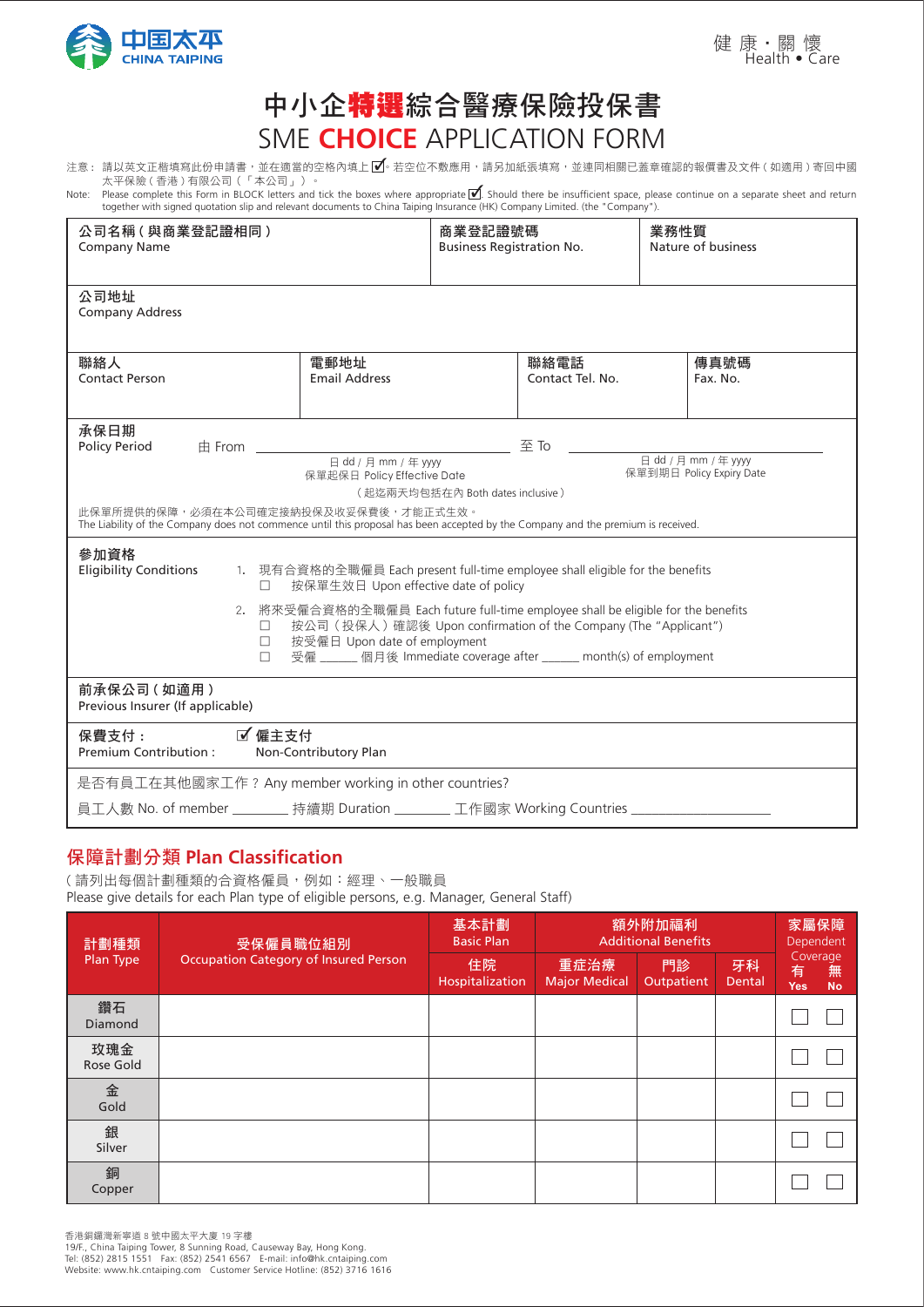



#### 注意 **Remarks**

- 1. 所有合資格的全職僱員必須投保。All eligible permanent full-time employees have to be insured.
- 2. 所有受保僱員於保生效當日必須為正常上班之僱員。All eligible employees must be actively at work on the effective date of insurance coverage.
- 3. 同一組別之僱員,必須投保同一保險計劃。Employees in the same category must enroll in the same Plan.
- 4. 家屬成員只可投保與僱員相同之保險計劃。Dependants must be enrolled in the same Plan as employees.

## 投保所需文件清單 **Application checklist**

- 請一併附上以下文件 Please attach the following documents with your application :
- 1. 商業登記證副本 Copy of Business Registration Certificate
- 2. 會員名單 ( 包括會員姓名、出生日期、性別、身分証 / 護照號碼、銀行戶口號碼、保障類型或級別、電郵地址等 )
- Member List (Including Member Name, Date of Birth, Sex, HKID Card/Passport No., Bank Account No., Plan/Level of Benefits, Email address etc.)

|                                                                    | 計劃級別<br><b>Plan Levels</b>      |                                                                |                                          |                                                                     |                        |                    |                          |                    |          |                |
|--------------------------------------------------------------------|---------------------------------|----------------------------------------------------------------|------------------------------------------|---------------------------------------------------------------------|------------------------|--------------------|--------------------------|--------------------|----------|----------------|
| 受保僱員職位組別<br><b>Occupation Category of</b><br><b>Insured Person</b> | 旅遊保險<br><b>Travel Insurance</b> |                                                                | 個人意外保險<br>Personal Accident<br>Insurance | 意外急救醫療保險<br><b>Accidental Emergency</b><br><b>Medical Insurance</b> |                        |                    |                          | 家屬保障<br>Dependent  |          |                |
|                                                                    | 尊尚計劃                            | 卓越計劃<br>Deluxe Plan Premier Plan                               | 甲類 *<br>Class $1 *$                      | 乙類 #<br>Class $2#$                                                  | 尊貴計劃<br>Deluxe<br>Plan |                    | 標準計劃<br>Standard<br>Plan |                    | Coverage |                |
|                                                                    |                                 |                                                                |                                          |                                                                     | 藍卡<br>Blue<br>Card     | 金卡<br>Gold<br>Card | 藍卡<br>Blue<br>Card       | 金卡<br>Gold<br>Card | 有<br>Yes | 無<br><b>No</b> |
|                                                                    |                                 |                                                                |                                          |                                                                     |                        |                    |                          |                    |          |                |
|                                                                    |                                 |                                                                |                                          |                                                                     |                        |                    |                          |                    |          |                |
|                                                                    |                                 |                                                                |                                          |                                                                     |                        |                    |                          |                    |          |                |
|                                                                    |                                 |                                                                |                                          |                                                                     |                        |                    |                          |                    |          |                |
|                                                                    |                                 |                                                                |                                          |                                                                     |                        |                    |                          |                    |          |                |
|                                                                    |                                 |                                                                |                                          |                                                                     |                        |                    |                          |                    |          |                |
| $\sim$ $\Box$ \An $\sim$ $\Box$<br>┾∧ ⊏⇒ 금→ ±∔ ╱二 ⊣⊢ ロ#!           |                                 | — 火火 壬+ TZ ⊣ ⊢ ∠— 『△ ふ++ ™ ▽ マケ ― 「ね」+o ・ ・ ふふ / ヽ =━━ /二 ㅠ_ - | $\rightarrow \equiv$                     | 会计而一 安斗市 妇女工聯 三体的 医大脑下垂                                             |                        |                    |                          |                    |          |                |

\* 甲類 / Class 1: 於室內執行非體力勞動及非危險性職務,例如:辦公室行政人員、文員、會計師、審計師、銀行職員、律師、診所護士等。 # 乙類 / Class 2: 須經常外出或需輕度體力之非危險性職務,例如:社工、旅行社職員或領隊、外勤人員、髮型師、超級市場售貨員、私家車司機(香港境內)、家務 助理、大廈管理員、電腦 / 文儀器具維修保養員等。

聲明及授權 **DECLARATION AND AUTHORIZATION**

本人 / 我們, 作為投保人 / 被保險人, 謹此聲明並同意:

- 。<br>(1) 本人 / 我們在本保單生效日當天,所有符合參加資格之僱員皆為正常在職之僱員。
- (2) 除以書面形式及經中國太平保險(香港)有限公司(以下稱「貴公司」)發表和批准外,任何其他人士所發表或收到的資料或陳述, 貴公司無須負責。
- (3) 本人 / 我們於此投保申請書及與此投保申請書有關經本人 / 我們簽署 貴公司繕發的問卷或其他文件內填寫的資料,及本人 / 我們對 貴公司所作的陳述和 答案,乃完全及真實。本人 / 我們亦明白 貴公司以上述資料為依據,審核此投保申請書。本人 / 我們明白如本人 / 我們未能提供真實及準確無誤之資料 或通知 貴公司任何有關此保險申請之重要資料,將可能導致 貴公司不能接受或處理此保險申請或令本保單失效。
- (4) 本人 / 我們提供的任何資料及文件(如「2」所界定的)及有關之保單,將成為本人 / 我們與 貴公司之間所簽署合約之全部。
- (5) 與本投保申請書有關的任何付款,並不保證此申請可即時生效,而所申請之保障將會在 貴公司收到並接納此投保申請書並在繳付應繳付的保費予 貴公 。<br>司後始可生效,而一切之保險條款將詳列於保單內。本投保書在未被 貴公司同意受保前, 貴公司不負任何責任
- (6) 本人 / 我們將有權就一切有關於被保險人的索償或按本申請所簽發之保單的相關事宜,與 貴公司進行交涉,並向其接收或索取與被保險人有關之資料。 本人 / 我們並同意所有由 貴公司給予保單持有人或被保險人之賠償款項將會存入本投保書第一部份所指定之戶口內或於該戶口不存在時以支票支付,並 完全解除 貴公司就該些索償之一切承保責任。

(7) 本人 / 我們接受 貴公司醫療卡之條款,並於要求下即時償還任何不在承保範圍內的醫療費用及超出保障之外的醫療費用 ( 賠償差額 ) 。

(8) 若此申請書有任何差異,其英文版本即所有根據投保申請書繕發的保單之基礎將為絕對及有約束力。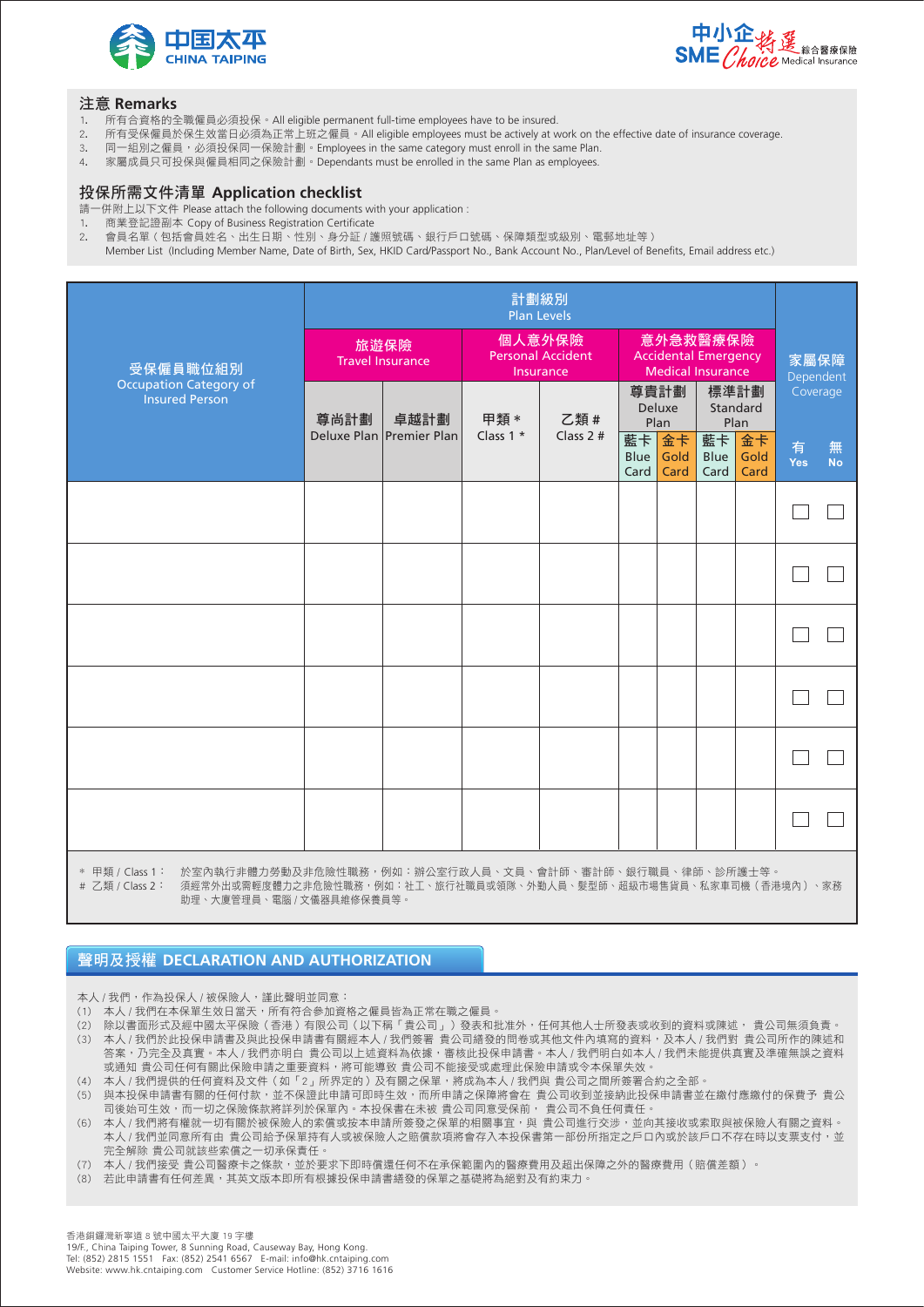



I/WE, THE PROPOSER/INSURED PERSON(S), HEREBY DECLARE AND AGREE THAT :

- 1. I/We declare(s) that all eligible employees are actively at work on the Policy Effective Date.
- 2. No information or representation made or given by or to any person shall be binding on China Taiping Insurance (HK) Company Limited (hereafter called "the Company") unless it is in writing and is presented to and approved by the Company.
- 3. (All written information provided by me/us in this proposal form and the issued questionnaires or other documents signed by me/us in connection with this proposal and statements and answers made to the Company are full, complete and true and I/we understand that the Company, believing them to be such, will rely and act on them. I/ we understand that failure to supply true and accurate answers to this proposal or inform the Company of all material information about my/our proposal may render the Company unable to accept or process this proposal or the insurance policy void.
- 4. All information and documents provided by me/us (as defined under "(2)") together with the relevant policy issued shall constitute the entire contract between myself/ ourselves and the Company.
- 5. Any payment made in connection to this proposal does not guarantee immediate approval of the coverage applied. This insurance coverage applied for shall only take effect when the proposal is received and accepted by the Company and the required premium has been paid to the Company and subject to the terms and conditions stipulated in this Policy. The Company has no liability whatsoever before the proposal for insurance in this Proposal Form is accepted by the Company.
- 6. I/We shall have the authority to deal with, receive or request for information from the Company concerning the Insured Person(s) in relation to any claims or matters arising from the policy issued pursuant to this proposal. I/We further agree that payment of any benefits hereunder to the Policyholder or Insured Person(s) by the Company in relation to all medical claims shall be credited to the bank account as specified in part (I) of this proposal or made by cheque in the absence of such an account, which shall constitute a full discharge on the part of the Company in relation to such claims.
- 7. I/We agree to accept the terms and conditions for the usage of the medical card and reimburse the Company for non-eligible medical expenses or expenses exceeding the benefit limit (claim charge back) immediately upon demand.
- 8. In the event of difference arising in respect of this application form, the English version which is the basis of all policies issued pursuant to this proposal form is considered absolute and binding.

### 收集個人資料聲明 **PERSONAL INFORMATION COLLECTION STATEMENT**

中國太平保險 ( 香港 ) 有限公司 ( 下稱"本公司") 明白其在《個人資料 ( 私隱 ) 條例》下就個人資料的收集、持有、處理或使用所負有的責任。本公司僅將 為合法和相關的目的收集個人資料,並將採取一切切實可行的步驟,確保本公司所持個人資料的準確性。本公司將採取一切切實可行的步驟,確保個人資料 的安全性,及避免發生未經授權或者因意外而擅自取得、刪除或另行使用個人資料的情況。

閣下提供本申請表要求的個人資料,是為了本公司提供保險業務所需,否則,本公司將無法處理 閣下的申請。本公司並可能使用閣下的個人資料作以下用途:

- (i) 處理及審批 閣下的保險申請或 閣下將來提交的保險申請;
- (ii) 執行 閣下保單的行政工作及提供與 閣下保單相關的服務 ( 包括但不限於更改、變更、取消或續期 );
- (iii) 分析、調查、處理及支付 閣下保單有關的索償;
- (iv) 發出繳交保費通知及向 閣下收取保費及欠款;
- (v) 本公司行使任何代位權;
- (vi) 就以上用途聯絡 閣下;
- (vii) 其它與上述用途有直接關係的附帶用途;及
- (viii) 遵循適用法律,條例及業內守則及指引。

本公司亦可因應上述用途披露 閣下的個人資料予下列各方:

- (a) 就上述用途,向本公司提供行政、通訊、電腦、付款、保安及其它服務的第三方代理、承包商及顧問 ( 包括:醫療服務供應商、緊急救援服務供應商、 電話促銷商、郵寄及印刷服務商、資訊科技服務供應商及數據處理服務商 );
- (b) 處理索賠個案的理賠師、理賠調查員及醫療顧問;
- (c) 追討欠款的收數公司或索償代理;
- (d) 保險資料服務公司及信貸資料服務公司;
- (e) 再保公司及再保經紀;
- (f) 閣下的保險經紀 ( 若有 );
- (g) 本公司的法律及專業業務顧問;
- (h) 本公司的關連公司 ( 以《公司條例》內的定義為準 );
- 。。<br>(i) 現存或不時成立的任何保險公司協會或聯會或類同組織 (「聯會」) 及其會員,以達到任何上述或有關目的,或以便「聯會」執行其監管職能,或其他基 於保險業或任何「聯會」會員的利益而不時在合理要求下賦予「聯會」的職能;
- (j) 透過「聯會」移轉予任何「聯會」的會員,以達到任何上述或有關目的;
- (k) 保險索償投訴局及同類的保險業機構 ;
- (l) 法例要求或許可的政府機關包括運輸署。

閣下的個人資料可能因上述用途提供給以上任何機構 ( 在香港境內或境外 ),而就此而言, 閣下同意將 閣下的資料移轉至香港境外。

直接促銷通訊 :

- . 經 閣下同意,本公司可能使用 閣下的聯絡資料、個人基本資料及保單資料,通過書信、電郵、電話或短信與 閣下聯絡,提供金融及保險產品或服務的  $\bar{\mathbf{z}}$  建设备输入 在 閣下不欲接收有關直接促銷通訊,請在以下的方格 $\Box$  填上「 $\checkmark$ 」。
- 經 閣下同意,本公司亦可能提供 閣下的聯繫資料、個人基本資料、人口統計數據及保單資料給本公司的關連公司 ( 其定義以 《公司條例》內的定義為 進)、關連公司之合作伙伴及第三方金融機構,獲取有關資料的公司可以以書信、電郵、或短訊與 閣下聯絡,提供金融及/或保險產品或服務的直接促 一/ 闘定公司と日刊以日公办二分並協议的 "这公司開会日报会」,以公司日 電子 《《孟朝公》第118章 《《王隐公》《《田海公司·《西部》》(11941年)<br>銷通訊。若 閣下反對本公司將 閣下個人資料提供給本公司的關連公司、關連公司之合作伙伴及第三方金融機構,或不欲接收本公司的關連公司、關連  $\Delta$ 司之合作伙伴及第三方金融機構的直接促銷通訊,請在以下的方格 $\Box$ 填上「 $\checkmark$ 」。

閣下可隨時撤回給予本公司有關使用 閣下的個人資料及提供予第三方作直接促銷用途的同意,而本公司將在不收取任何費用的情況下停止使用該等資料作 直接促銷用途。閣下如欲撤回 閣下給予本公司的同意,請聯絡本公司的總經理辦公室經理 ( 詳情參閱下文 )。

閣下有權查閱本公司是否持有 閣下的個人資料,獲取該資料的副本,更正任何不準確的資料,以及查閱本公司有關個人資料的政策及常規。閣下還可以要 求本公司告知 閣下本公司所持個人資料的種類。如有需要,請以書面形式向本公司總經理辦公室經理提出,地址為香港銅鑼灣新寧道 8 號中國太平大廈 19 樓。